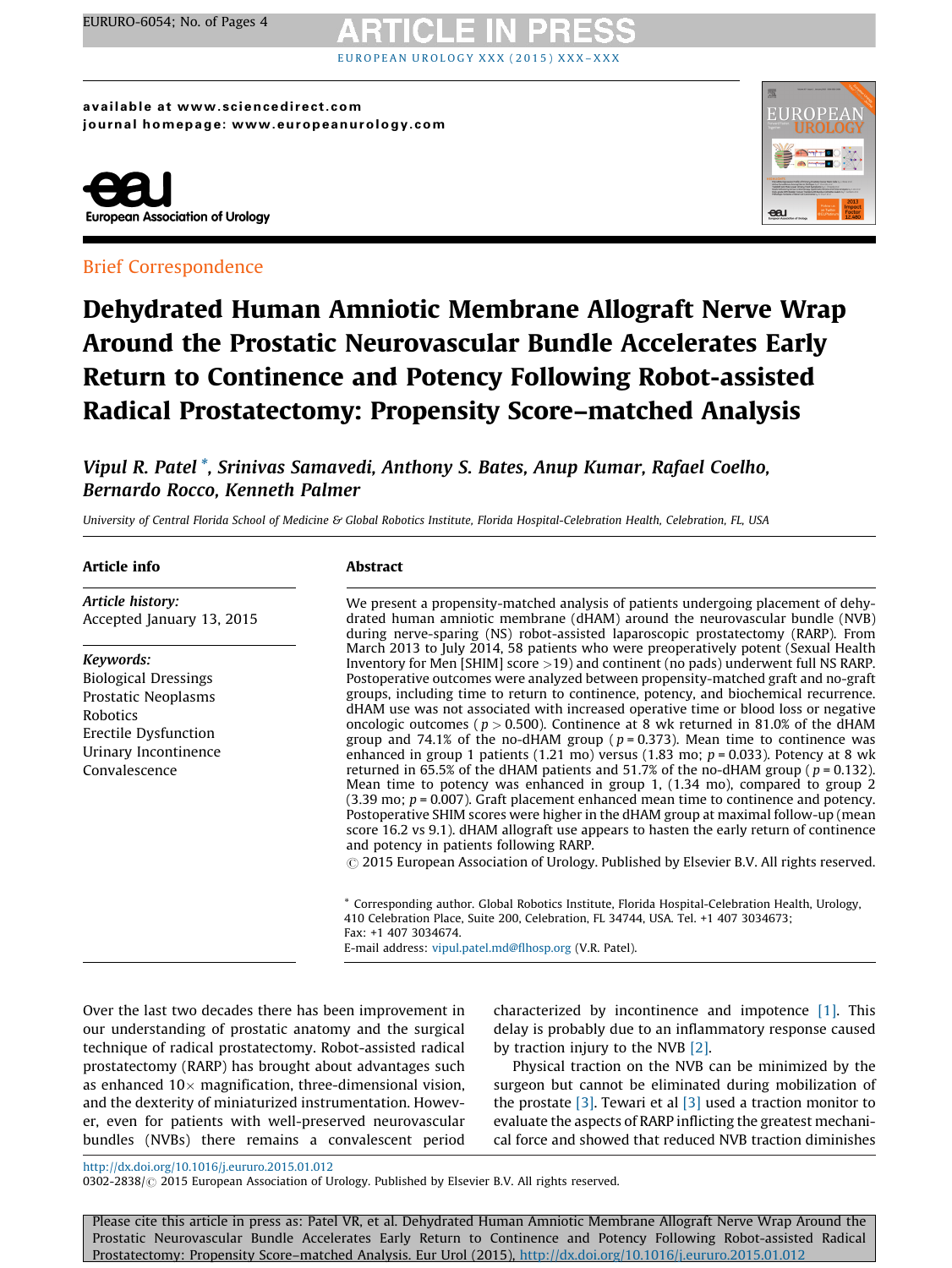# <span id="page-1-0"></span>2 EUROPEAN UROLOGY XXX (2015) XXX-XXX

ischemic nerve injury. Finley et al [\[4\]](#page-2-0) tested regional hypothermia via a rectally placed cooling balloon. The group demonstrated improvements in the return of urinary continence, but not early sexual function. We have been awaiting the next step in innovation that transcends the technical aspect of nerve-sparing (NS) by biologically altering the prostatic NVB neuropraxia induced by surgical dissection [\[3\].](#page-2-0) Clinical use of growth factors and anti-inflammatory substances for prostatic NVB regeneration is novel, and dehydrated human amniotic membrane (dHAM) is a source of implantable neurotrophic factors and cytokines [\[5,6\]](#page-2-0). The aim of our feasibility study was to ascertain if any functional benefit could be measured after placement of dHAM around the NVB following full NS RARP.

Full institutional board approval was granted for this study. Patients were included from the period March 2013 to July 2014 at our institution. All RARP procedures were performed by a single surgeon using the transperitoneal six-port technique with a Da Vinci surgical system (Intuitive Surgical, Sunnyvale, CA, USA). Bilateral, retrograde, athermal NS RARP was performed in each patient, with bladder neck reconstruction, an anterior suspension stitch, and posterior reconstruction (Rocco stitch). There were 58 patients in this series, who were preoperatively continent (American Urological Association Symptom Score <10) and potent (Sexual Health Inventory for Men [SHIM] score >19) and underwent bilateral dHAM placement (AmnioFix; MiMedx Group, Marietta, GA, USA) at a cost of \$900 per patient (Supplementary Fig. 1). The dHAM allograft was cut into two longitudinal pieces and placed over each NVB as a nerve wrap. The wrap was placed circumferentially around the NVB after extirpative RARP, post anastomosis. The dHAM study cohort (group 1;  $n = 58$ ) was computer-matched with a similar group of patients



Fig. 1 – Cumulative index curves showing (A) time to continence and (B) time to potency. Time to reach continence: AmnioFix group, 1.21 mo; nonAmnioFix group, 1.83 mo (p = 0.033). Time to reach potency: AmnioFix group, 1.34 mo; nonAmnioFix group, 3.39 mo (p = 0.007).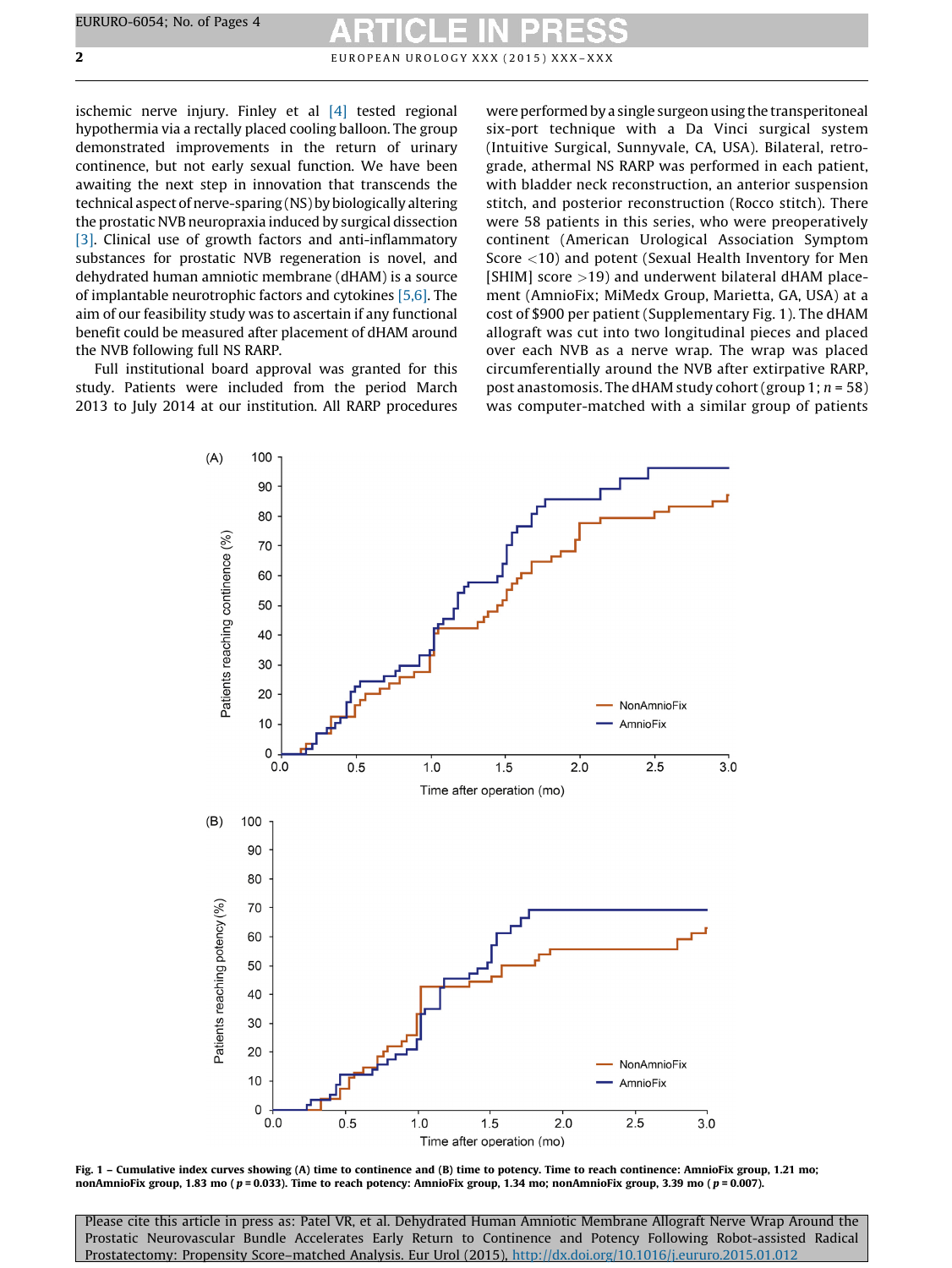# $E$ U RO PEAN UROLOGY XXX (2015) XXX-XXX  $\overline{3}$

<span id="page-2-0"></span>Follow-up information was obtained through comprehensive questionnaires and clinic or telephone interviews. Postoperative continence was defined as use of no pads per day. Potency was reported by patients as the ability to achieve and maintain an erection with or without a phosphodiesterase type 5 inhibitor. A description of the statistical analyses performed is provided in the Supplementary methods. There were no significant preoperative differences between the groups (Supplementary Table 1). Intraoperative parameters were comparable between the groups (Supplementary Table 2), with no postoperative morbidity in either group (Supplementary Table 3).

The minimum 8-wk follow-up was complete for all patients in both groups, with an average follow-up of 4 mo. Continence at 8 wks returned in 81.0% of patients in group 1 and 74.1% of patients in group 2 ( $p = 0.373$ ). The mean time to continence was shorter in group 1 (1.21 mo) than in group 2 (1.83 mo;  $p = 0.033$ , [Fig.](#page-1-0) 1A). Potency at 8 wk returned in 65.5% of group 1 patients and 51.7% of group 2 patients. The mean time to potency was significantly shorter in group 1 (1.34 mo) than in group 2 (3.39 mo;  $p = 0.007$ , [Fig.](#page-1-0) 1B). SHIM scores were also higher for group 1 than for group 2 (mean score 16.2 vs 9.1).

We evaluated all patients at their first postoperative visit at 8 wk. Our results indicate that dHAM placement facilitates early return to continence and potency. The mean times to potency and continence were significantly shorter in the allograft group. dHAM facilitates wound healing and has been used to treat burns, corneal injuries, chronic venous ulcers, and chronic wounds [\[7\].](#page-3-0) Neurotrophic factors present in dHAM promote nerve cell survival and maintain target organ function by facilitating axon regeneration  $[8]$ . A number of recent experimental studies using neurotrophic growth factors and dHAM have provided encouraging data regarding the potential to rehabilitate nerves after injury (Supplementary references). The bilayered amnion and chorion membrane graft we used has nonviable cells and an array of growth factors (Supplementary Fig. 1).

Our data are encouraging for the study of antiinflammatory agents at the site of the prostatic NVB. However, our study has several limitations; it is an observational study with retrospective data collection and is subject to patient recall bias. The lack of prospective randomization is compensated by our large patient pool available for propensity matching, and our optimal matching algorithm ensured there were no significant preoperative differences between the comparison groups (Supplementary Table 1). Long-term oncologic results are being recorded, and longer follow-up is required to evaluate future outcomes for our cohort.

Following RARP, the degree of NVB preservation is correlated to improved recovery of urinary continence and potency [\[9\]](#page-3-0), suggesting that preservation of neural tissue is associated with enhanced functional outcomes, while the NS mode (retrograde vs antegrade) has no impact on margin status [\[10\]](#page-3-0). In this study, dHAM accelerated the return of continence and potency in patients following NS RARP, with no adverse effects (Supplementary Table 4). An adequately powered, prospective randomized trial and cost-benefit analysis of dHAM around the prostatic NVB are now under way to further ascertain the treatment effect of this new approach. In conclusion, our short-term results are encouraging for patients undergoing full NS RARP and dHAM placement.

Author contributions: Vipul R. Patel had full access to all the data in the study and takes responsibility for the integrity of the data and the accuracy of the data analysis.

Study concept and design: Patel, Samavedi, Bates.

Acquisition of data: Patel, Samavedi, Bates, Kumar, Coelho, Rocco, Palmer. Analysis and interpretation of data: Patel, Samavedi, Bates, Kumar, Coelho, Rocco, Palmer.

Drafting of the manuscript: Patel, Samavedi, Bates, Kumar, Coelho, Rocco, Palmer.

Critical revision of the manuscript for important intellectual content: Patel, Samavedi, Bates, Kumar, Coelho, Rocco, Palmer.

Statistical analysis: Patel, Samavedi, Bates, Kumar, Coelho, Rocco, Palmer. Obtaining funding: Patel, Samavedi, Bates, Kumar, Coelho, Rocco, Palmer. Administrative, technical, or material support: Patel, Samavedi, Bates, Kumar, Coelho, Rocco, Palmer.

Supervision: Patel, Samavedi.

Other: None.

Financial disclosures: Vipul R. Patel certifies that all conflicts of interest, including specific financial interests and relationships and affiliations relevant to the subject matter or materials discussed in the manuscript (eg, employment/affiliation, grants or funding, consultancies, honoraria, stock ownership or options, expert testimony, royalties, or patents filed, received, or pending), are the following: Vipul R. Patel is a consultant for MiMedx.

Funding/Support and role of the sponsor: None.

### Appendix A. Supplementary data

Supplementary data associated with this article can be found, in the online version, at [http://dx.doi.org/10.1016/](http://dx.doi.org/10.1016/j.eururo.2015.01.012) [j.eururo.2015.01.012](http://dx.doi.org/10.1016/j.eururo.2015.01.012).

#### References

- [1] Steineck G, Helgesen F, [Adolfsson](http://refhub.elsevier.com/S0302-2838(15)00027-5/sbref0055) J, et al. Quality of life after radical prostatectomy or watchful waiting. N Engl J Med [2002;347:790–6](http://refhub.elsevier.com/S0302-2838(15)00027-5/sbref0055).
- [2] Menon M, Kaul S, Bhandari A, [Shrivastava](http://refhub.elsevier.com/S0302-2838(15)00027-5/sbref0060) A, Tewari A, Hemal A. Potency following robotic radical [prostatectomy:](http://refhub.elsevier.com/S0302-2838(15)00027-5/sbref0060) a questionnaire based analysis of outcomes after [conventional](http://refhub.elsevier.com/S0302-2838(15)00027-5/sbref0060) nerve sparing and prostatic fascia sparing techniques. J Urol [2005;174:2291–6](http://refhub.elsevier.com/S0302-2838(15)00027-5/sbref0060).
- [3] Tewari A, Srivastava A, [Sooriakumaran](http://refhub.elsevier.com/S0302-2838(15)00027-5/sbref0065) P, Grover S, Dorsey P, Leung R. Technique of traction-free nerve-sparing robotic [prostatectomy:](http://refhub.elsevier.com/S0302-2838(15)00027-5/sbref0065) delicate tissue handling by real-time penile oxygen [monitoring.](http://refhub.elsevier.com/S0302-2838(15)00027-5/sbref0065) Int J Impot Res [2012;24:11–9.](http://refhub.elsevier.com/S0302-2838(15)00027-5/sbref0065)
- [4] Finley DS, Chang A, Morales B, Osann K, [Skarecky](http://refhub.elsevier.com/S0302-2838(15)00027-5/sbref0070) D, Ahlering T. Impact of regional [hypothermia](http://refhub.elsevier.com/S0302-2838(15)00027-5/sbref0070) on urinary continence and potency after robot-assisted radical [prostatectomy.](http://refhub.elsevier.com/S0302-2838(15)00027-5/sbref0070) J Endourol 2010;24: [1111–6](http://refhub.elsevier.com/S0302-2838(15)00027-5/sbref0070).
- [5] Liang H, Liang P, Xu Y, Wu J, Liang T, Xu X. [DHAM-BMSC](http://refhub.elsevier.com/S0302-2838(15)00027-5/sbref0075) matrix promotes axonal [regeneration](http://refhub.elsevier.com/S0302-2838(15)00027-5/sbref0075) and functional recovery after spinal cord injury in adult rats. J Neurotrauma [2009;26:1745–57](http://refhub.elsevier.com/S0302-2838(15)00027-5/sbref0075).